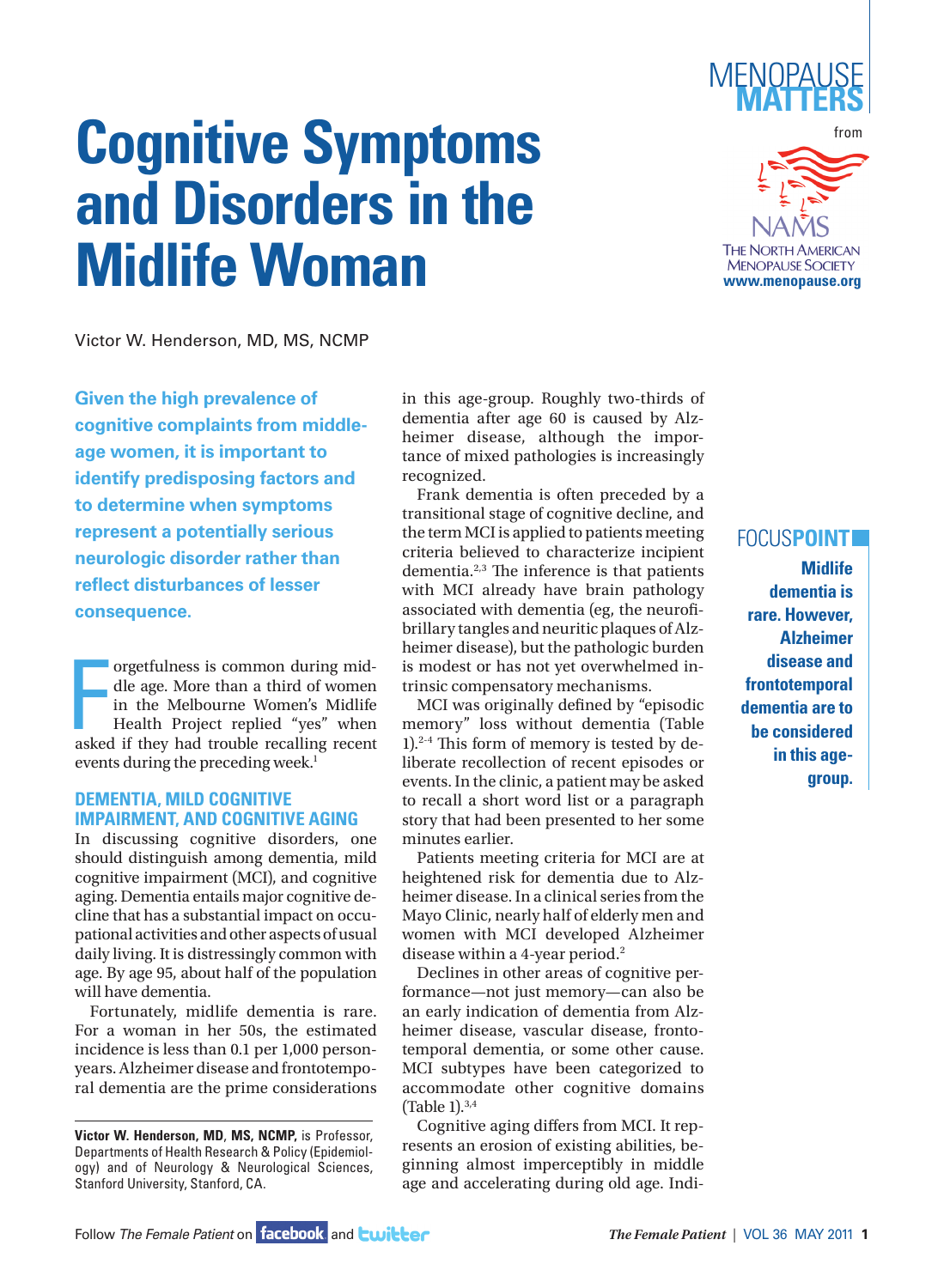**Cognitive Symptoms and Disorders in the Midlife Woman**

# **TABLE 1. Mild Cognitive Impairment (MCI): Definition and Varieties**<sup>3,4</sup>

#### **MCI (original definition)**

- Forgetfulness or memory loss
- Demonstrable memory impairment
- Other cognitive abilities are not impaired
- Daily activities are largely intact (implying the absence of dementia)

#### **Varieties of MCI**

- *Amnestic MCI, single domain* (corresponds to original definition) or *multidomain* (affecting cognitive skill[s] in addition to episodic memory)
- *Nonamnestic MCI* (not affecting episodic memory), *single domain* or *multidomain*

vidual rates of change can vary, and many among the very elderly maintain cognitive skills remarkably well. The presumption is that cognitive aging reflects processes largely distinct from those that culminate in defined dementias with characteristic brain pathologies. Not everyone agrees, however, that cognitive aging is easily separated from disease processes that determine MCI and dementia..

## **MENOPAUSE AND MIDLIFE COGNITION**

When forgetfulness emerges during the menopause transition or early postmenopause, one might wonder whether symptoms should be attributed to loss of ovarian hormones. However, the link between circulating levels of estradiol and cognitive impairment is weak, and clinical trials of midlife hormone therapy have not shown improved cognition.<sup>5</sup> This conclusion is supported by cross-sectional and longitudinal research within defined cohorts of midlife women, where evidence indicates that episodic memory performance is similar before and after natural menopause.<sup>4</sup>

Findings from the Study of Women's Health Across the Nation offer a nuanced perspective.<sup>5</sup> In this large study, women in the menopause transition, compared to premenopausal women, showed statistically nonsignificant trends for less improvement (loss of a practice effect) across annual test sessions on some cognitive tasks. By early

postmenopause, these subtle trends were no longer present. If indeed learning, as inferred from these trends, is less efficient during the perimenopause, then cognitive symptoms during this time may reflect awareness of cognitive inefficiency, even if measurable effects are small and transient.

Cognitive consequences of menopause induced by bilateral oophorectomy, cancer chemotherapy, or irradiation may differ from outcomes of natural menopause. Immediately after oophorectomy, small shortterm trials suggest that estrogen therapy may improve or maintain episodic memory. Moreover, oophorectomy at a relatively young age is associated with increased risk of cognitive impairment or dementia later in life.6

As shown by Women's Health Initiative (WHI) researchers, beginning hormone therapy later in life (after age 65) increases the risk of dementia.7 Observational studies generally imply reductions in Alzheimer disease risk from hormone use. What might account for this discrepancy? Women in observational studies have tended to use hormones at younger ages than participants in the WHI memory trial, raising the important question of whether midlife estrogen use could protect against late-life cognitive impairment.<sup>8</sup> This answer is unknown. Because observational findings could be misleading (recall bias and the healthy user bias tend to favor hormone users), the long-term cognitive implications of midlife hormone use are unresolved. The North American Menopause Society does not recommend hormone therapy for cognitive symptoms or to prevent dementia.<sup>9</sup>

#### **COGNITIVE SYMPTOMS: RELATION TO COGNITIVE DISORDERS**

It is understandable if symptoms of forgetfulness raise concern of early Alzheimer disease. However, dementia is rare during middle age, and converging evidence suggests that midlife is not a time of particular vulnerability (Table 2).<sup>10</sup> Memory complaints are common at any age and affect men as well as women.

In some instances, awareness of mild changes reflective of cognitive aging—or possibly reflective of transient changes occurring during the menopause transition<sup>6</sup>is misconstrued as a harbinger of dementia.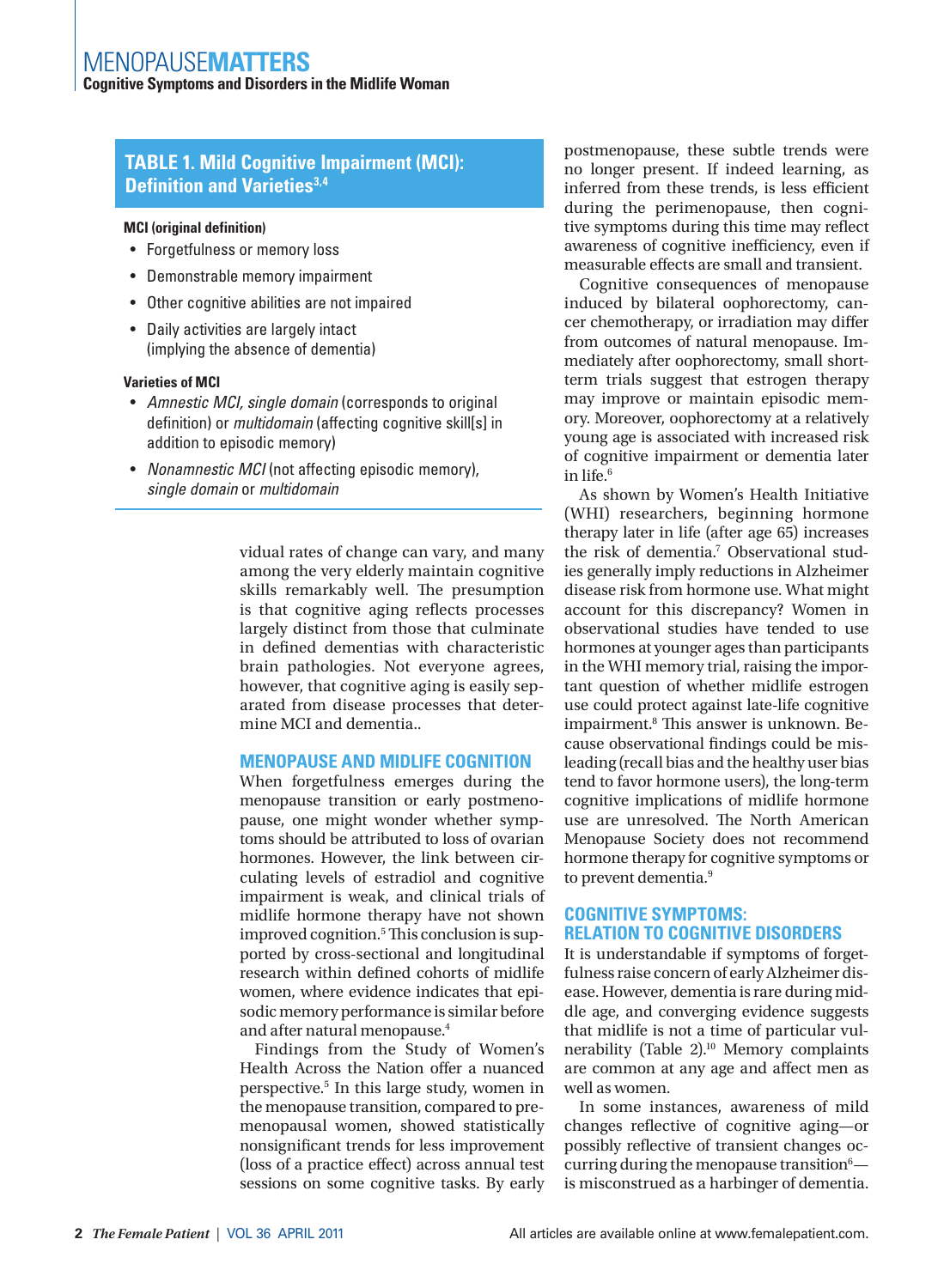# **TABLE 2. Midlife Forgetfulness: Reminders for Worried Patients10**

- Dementia is rare during middle age
- The perception of forgetfulness is common at other ages
- Levels of estradiol during middle age are unassociated with memory test scores
- The natural menopause transition is unassociated with memory decline
- The perception of forgetfulness during middle age is unassociated with measurable memory decline

The temporary inability to retrieve the name of an acquaintance or movie actor, or forgetting why one has entered a room, does not reflect impairment in episodic memory. These common forms of forgetfulness are of less concern than episodic memory loss, because of the latter's association with Alzheimer disease.

Finally, perceived memory loss is not equivalent to demonstrable memory loss. Indeed, subjective forgetfulness is often not closely linked to objective measures of poor memory. For midlife women, depressed mood, anxiety, and stress may be stronger determinants of cognitive symptoms than objective memory loss.11,12

## **EVALUATION OF MIDLIFE COGNITIVE COMPLAINTS**

The evaluation of cognitive symptoms during middle age differs somewhat from the approach during old age, when dementia is far more common. It is useful first to gauge the functional impact of cognitive symptoms. Do cognitive problems interfere with job performance, financial affairs, or social activities? The availability of a family member or other surrogate informant is quite useful in these assessments. When functional deficits are clear-cut, a family history of midlife dementia raises suspicion of Alzheimer disease or frontotemporal dementia.

Although most gynecologists and primary practitioners have neither the time nor staff for detailed cognitive testing, it is sometimes useful to screen episodic memory skills, impairments of which are a clue for early Alzheimer disease. (Personality and behavioral change, rather than memory loss, are more common early presentations for frontotemporal dementia.) Memory screening should consider the richness and apparent accuracy of details provided by the patient as she conveys her recent medical history. More formally, the clinician can administer a brief test of episodic memory. This might include providing a list of words or a name and address for later recall. Short cognitive batteries such as the familiar Mini-Mental State Examination, apart from items that assess episodic memory, are of modest added value when impairments are mild and are unaccompanied by functional decline.

More detailed evaluation by a neuropsychologist is useful when the medical history raises concern of functional impairment or when screening procedures suggest objective memory impairment. Neurologic consultation is helpful when cognitive loss is clear-cut or when there are other neurologic symptoms or signs.

It is equally useful to consider factors that might contribute to cognitive complaints (Table 3). Among these, midlife stressors are worth exploring. Occupational demands, adolescent children, the "empty nest" syndrome, aging parents, marital accommodations, personal health concerns, and financial challenges are inherently stressful. Such stressors affect mood and sleep, as can menopausal vasomotor symptoms. Depressed mood in turn affects the perception of one's cognitive abilities; both daytime

# **TABLE 3. Factors Affecting Memory Symptoms During Midlife**

- Cognitive aging
- Stress
- Fatigue
- Depression
- Sleep disorders
- Hot flashes
- Medication effects
- Medical illness (eg, thyroid disease)

# FOCUS**POINT**

**It is sometimes useful to screen episodic memory skills, impairments of which are a clue for early Alzheimer disease.**